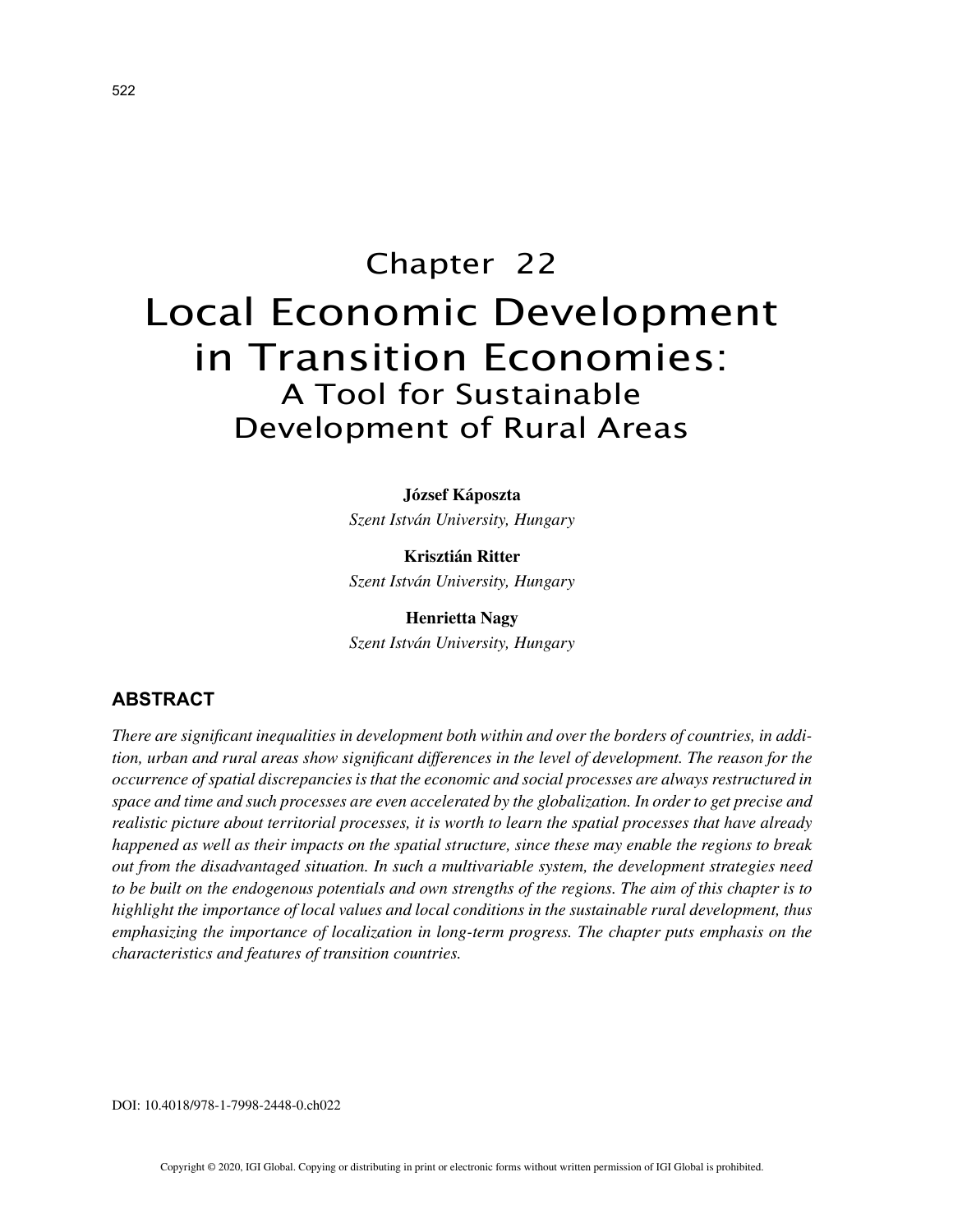## **INTRODUCTION**

Spatial processes are interpreted in the European Union as series of long-lasting social, economic, cultural and demographic phenomena, which have area-specific imprint (Enyedi, 2004). According to the duration of their emergence, they can be long and short ones. They are created by the series of decisions made by the determining players of the phenomena: individuals, businesses, institutions, local governments, national governments, international organizations, etc. (Faragó, 2007). Due to the continuous spatial changes, the spatial inequalities are inevitable and long-lasting. It is important to note that there have been various social responses to the appearance of territories with unfavorable conditions, including the prevention of migration and the improvement of unfavorable conditions (e.g. isolated location, infrastructural handicaps). General features of disadvantaged areas include poor infrastructure, low quality of services, and lack of jobs. Consequently, the unemployment rate is high and the salaries are low. The migration of young generations from disadvantaged rural areas is also a common phenomenon, leading to the unfavorable age-structure in long-terms. Due to the shortage of high quality roads and highways, it is difficult to get access to rural areas, resulting in their isolation from the national economic and social circulation, which can be the obstacle in the new economic development approach. The objectives of this chapter are to summarize the major reasons for spatial inequalities and the features of rural areas lagging behind to provide some ideas for their sustainable development.

## **BACKGROUND**

The economic restructuring of the 1990s, e.g. in Hungary, also contributed a lot to the creation of spatial discrepancies, since it was the time when the gap between the dynamically developing centers and the underdeveloped peripheries speeded up (Dusek, 2001), not to mention the impact of revision of borders at the beginning of the 20th century on the spatial discrepancies. While examining the spatial inequalities, it has to be highlighted that the two basic components of the spatiality are inequalities and order (Nemes Nagy, 2005). The duality of inequality and configuration are usually equal to the duality in the expressions "region" and "spatial structure" (Szabó, 2006). Nowadays, in the researches on inequalities two basic questions are raised: how much are the spatial discrepancies and how do they change? Due to the developed information technology society of the 21st century, there are no places in the world about which there would be no information available regarding the environment or the society. This allows the spatial researches to show real results (Jakobi, 2002; Dusek, 2003; Nagy & Káposzta, 2003). The harmonization of spatial elements providing the social basic functions and the social needs was carried out in different ways during the history.

Both spontaneous and organized economic/social processes happen in the space used by the population. In one-centered countries, like France, Austria, Hungary, as well as in most of the Central and Eastern European countries and partly in the United Kingdom there are dominant capitals existing, while peripheries perform poorly, the railway system was developed in a radial structure (serving the needs of the national center, the capital) and the cultural and political functions are also located in the capital (Berend & Ránki, 1987; Horváth, 2004). The rapid development of sectors with high demand of raw materials started in remote areas from former growth centers (Antwerpen, Venice, Florence, Amsterdam, Bordeaux), thus the population of such developing areas (North-and East-Anglia, Lorraine, Ruhr, North-Italy) has jumped.